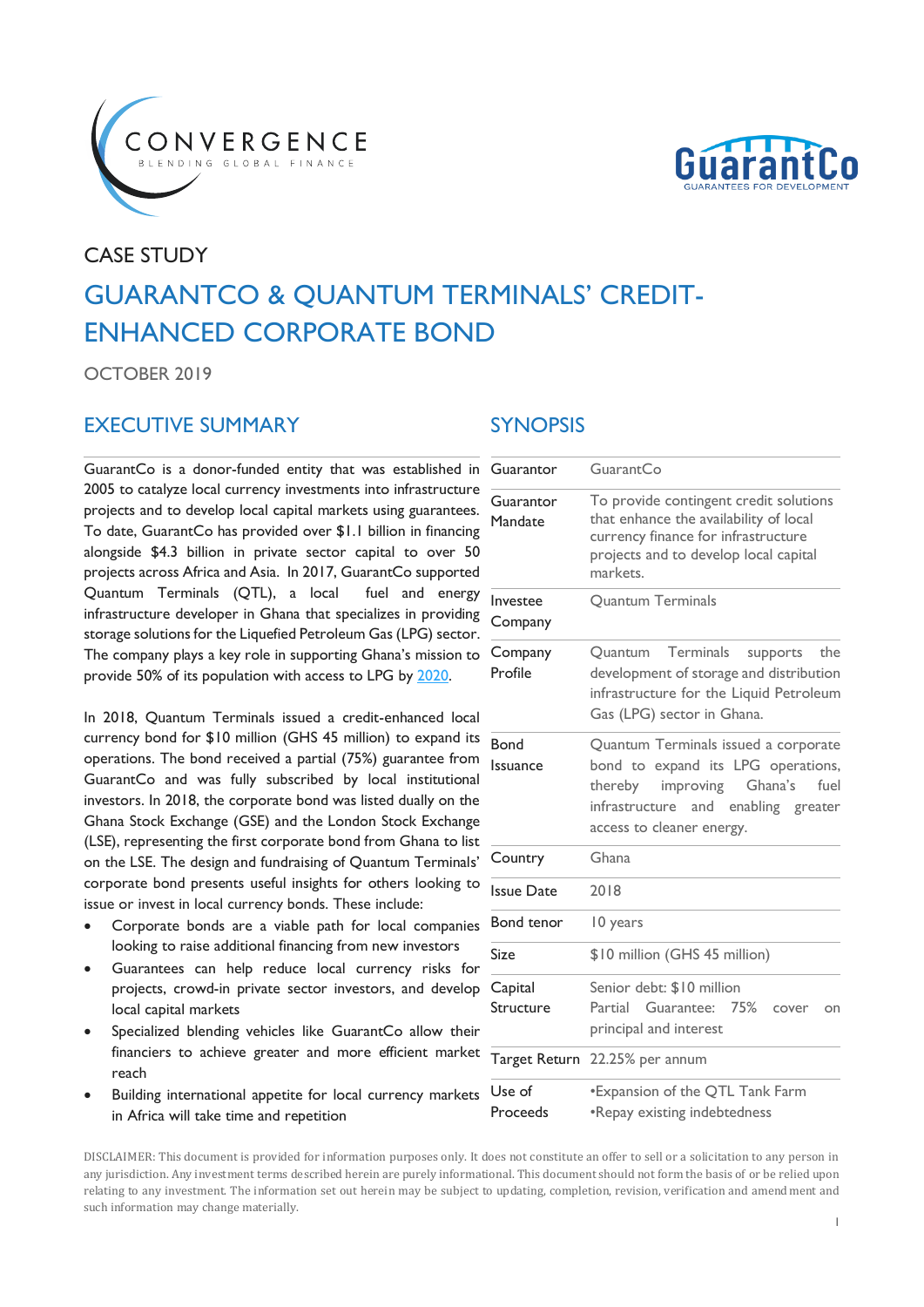### **INTRODUCTION**

Infrastructure development is a key driver for progress across Africa and a critical enabler for productivity and sustainable development. A lack of adequate infrastructure isolates communities, prevents access to healthcare, education, and jobs, and impedes economic growth. Yet, the infrastructure sector in Africa faces significant financing needs, accounting for \$130-170 [billion](https://www.africa50.com/about-us/our-mission/) per year, with an estimated gap of \$68-108 billion. While Africa's infrastructure sector has been traditionally funded by the public sector, budgetary constraints and inefficient use of resources have limited the number of projects the public sector can fund. As a result, it has been increasingly recognized that government funding will not be sufficient to bridge the infrastructure financing gap, spurring the need for participation from the private sector.

Yet, the private sector faces a number of barriers to investing in infrastructure with considerable differences across countries and within the sector – for example, private financing in Africa has [largely](https://www.brookings.edu/wp-content/uploads/2017/04/global_20170417_africa-energy-infrastructure.pdf) been in the telecommunications sector, leaving significant gaps in the energy and transportation sectors. Moreover, African countries have been slow to establish enabling policy and regulatory environments conducive to private sector investments including through public-private partnerships (PPPs), leading to a lack of bankable and implementable projects. High country risk, underdeveloped local capital markets, and a lack of appropriate instruments aligned to both projects' and investors' needs have all deterred private investments. In addition, public and private investors, who are primarily international, are often unwilling to take local currency risks and have frequently participated using foreign (hard) currency financing, unwilling to take local currency risks. As a result, foreign exchange (FX) risks have traditionally been pushed onto local project developers, governments, and ultimately, end-users and taxpayers. Domestic capital providers have played a limited role in financing infrastructure projects to date, constrained by limited funding, an inability to offer longer term financing and a lack of capacity.

Recognizing these challenges, GuarantCo was established by the Private Infrastructure Development Group (PIDG) in 2005 as a blended finance solution to mobilize local currency financing into infrastructure projects using guarantees. This case study will focus on the role of GuarantCo in supporting Quantum

Terminals (QTL), a local energy infrastructure developer in Ghana. Quantum Terminals supports the storage, transportation, and use of LPG (liquid petroleum gas) in Ghana, where a historically concentrated energy mix, a lack of adequate alternative fuel supply and associated infrastructure have resulted in chronic power shortages in the past and an overreliance on liquid and hard fuels with significantly higher greenhouse gas (GHG) emissions. GuarantCo provided a partial (75%) guarantee to Quantum Terminals, who was then able to raise domestic capital from local institutional investors through a credit-enhanced corporate bond. This transaction demonstrates the potential for blended finance to mobilize additional commercial capital at the local level.

### BACKGROUND

GuarantCo is one of the six companies within the Private Infrastructure Development Group (PIDG), which collectively aim to prepare, develop, or finance commercially viable and developmentally sound infrastructure projects. GuarantCo was established in 2005 to catalyze local currency investments into infrastructure projects and develop local capital markets using guarantees. GuarantCo's primary objective is to credit enhance infrastructure projects to an acceptable level to enable local currency credit investors (e.g., banks and institutional investors) to extend longer term debt. In addition to helping to align risk appetites of local currency investors with projects, the use of guarantees also allows for efficient leverage of capital – GuarantCo is able to leverage 3x for each \$1 of donor capital, in the form of guarantees.

GuarantCo is primarily owned and funded by a sub-set of PIDG shareholders, including United Kingdom Department for International Development (DFID), Swiss State for Secretariat for Economic Affairs (SECO), Australia's Department of Foreign Affairs and Trade (DFAT), and Swedish International Development Coordination Agency (Sida). In addition, the Dutch government is also a shareholder, through its development bank FMO. As of 2019, GuarantCo has received \$312 million in shareholder equity, \$50 million (GBP 40 million) in callable capital commitments, and \$30 million through its leverage facility. In addition, DFID has committed to providing an additional \$112 million (GBP 90 million) in callable capital. GuarantCo has consistently maintained a strong credit profile, upholding an AA- rating from Fitch and A1 rating from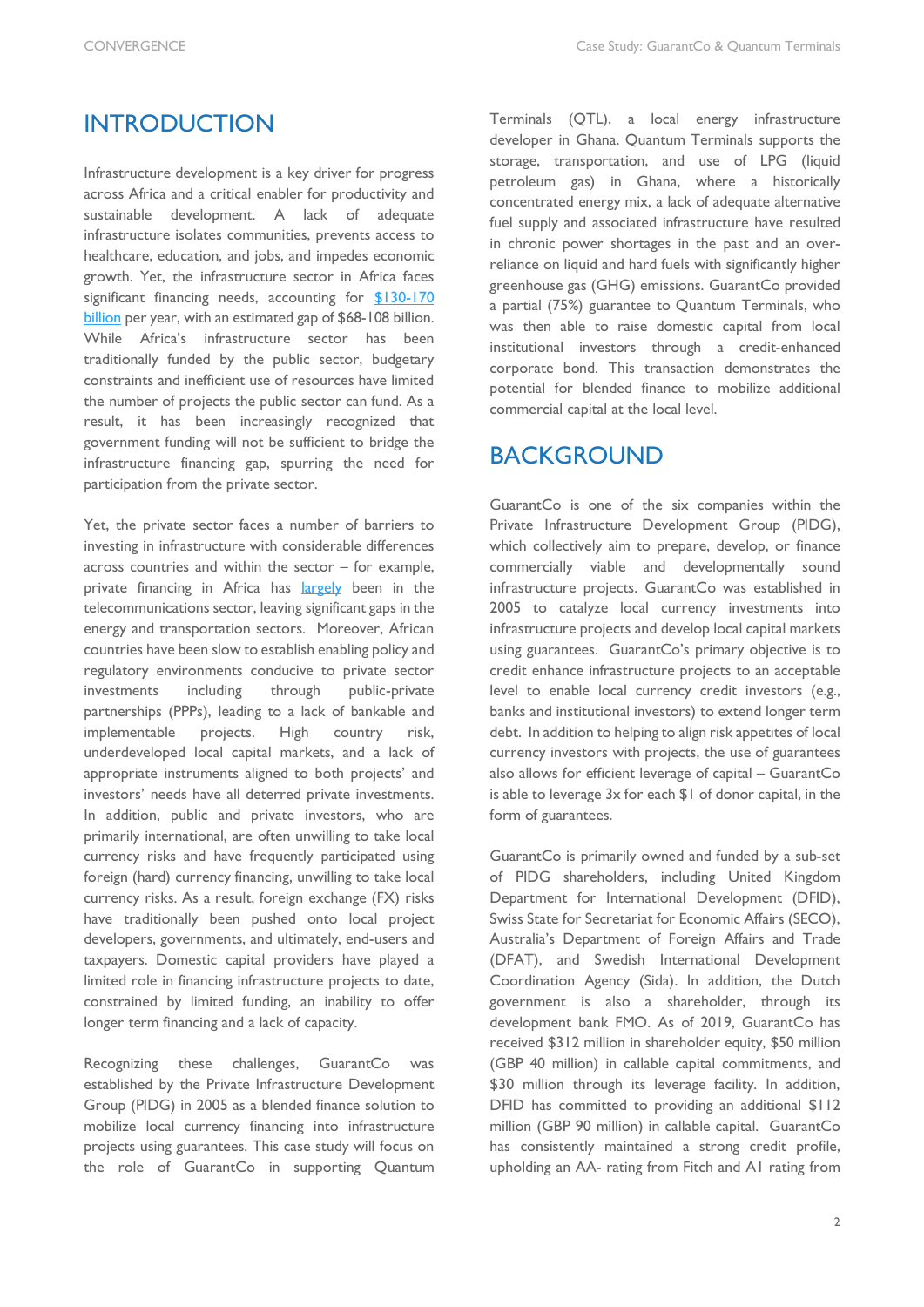Moody's. As of 2016, GuarantCo is managed by GuarantCo Management Company Ltd, a subsidiary of Cardano Development.



*Figure 1: GuarantCo Structure*

GuarantCo provides credit guarantees that cover debt financing for projects, which amounts to between \$5-50 million, provided for a maximum tenor of 15 years. GuarantCo prices its guarantees based on transaction risk, decided on a project-by-project basis. Fees are determined by a number of factors, including GuarantCo's due diligence findings, the transaction's financial structure, as well as country and borrower risk. GuarantCo primarily supports private sector companies undertaking greenfield developments or expanding existing facilities, but also considers public projects that operate on a commercial basis. GuarantCo operates in the following sectors: power / energy supply; gas transportation, distribution, and storage; oil transportation, distribution, and storage; transportation, digital communications infrastructure, social infrastructure, and manufacturing-related infrastructure. GuarantCo projects may also operate across multiple sectors and in special economic zones (*See Figure 2 for portfolio breakdown by sector)*. GuarantCo targets the OECD DAC list of "low and lower middle-income countries" for its projects. GuarantCo's country and sector exposure limits are allocated based on PIDG's overall portfolio distribution across its six companies and their relevant pipelines and abide by PIDG's investment policy and risk appetite framework.

As of 2018, GuarantCo's run-rate portfolio size was over \$750 million. The organization is active in 17 countries, primarily in Sub-Saharan Africa but also increasingly in South and Southeast Asia. To date, the organization has most frequently supported energy supply projects (31%). In total, GuarantCo has committed over \$1.1 billion to infrastructure projects that have mobilized \$4.3 billion in private sector financing. These projects have supported the creation of 21,000 jobs and helped 39.5 million people gain greater access to new or improved infrastructure.



*Figure 2: GuarantCo portfolio by sector*

# DESIGN AND FUNDRAISING

GuarantCo first partnered with Quantum Terminals in 2013. Quantum Terminals is a fuel and energy infrastructure and logistics solutions provider in Ghana that primarily provides storage solutions for the LPG sector. LPG, also known as propane or butane, is commonly used for cooking, rural heating, and in certain cases, generating electricity. In the past decade, Ghana has faced persistent power supply challenges, spurred by an overreliance on hydropower in the face of declining rainfall, and unreliable access to alternative fuel sources (including gas expected from the West Africa Gas Pipeline (WAGP)). Moreover, large areas of the country, particularly rural areas, are still reliant on charcoal and wood, which are associated with higher GHG emissions. While LPG presents a cleaner and more reliable fuel alternative for the country, a lack of adequate infrastructure, including storage facilities, has resulted in a high dependence on limited imports – only 36% of local LPG consumption is produced in Ghana. Quantum Terminals' mission is to fill the fuel infrastructure void in Ghana, thereby providing greater energy security, while contributing to the country's overall economic growth.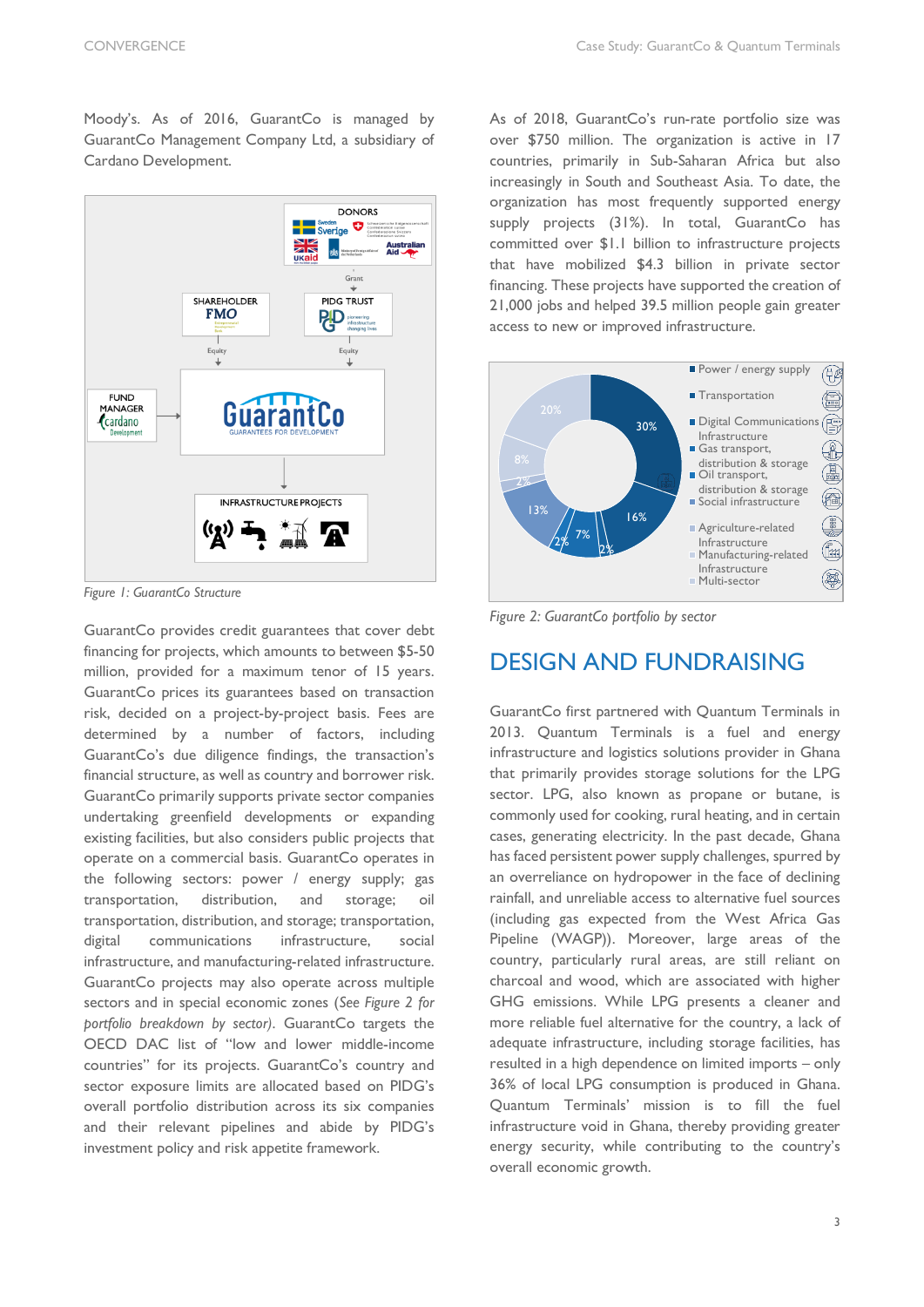GuarantCo initially partnered with Quantum Terminals to support the construction of the company's LPG loading and storage facility (known as the QTL Tank Farm) in Atuabo, Ghana. The QTL Tank Farm was the first storage terminal dedicated to domestic production of LPG, and a key piece of infrastructure in supporting the local economy, as well as fostering greater access to energy and power supply. For this project, Quantum Terminals required both hard and local currency financing to better match its revenue profile. While Quantum Terminals was able to obtain \$6 million in hard currency financing from Standard Chartered, the bank was unable to provide the full financing required due to single obligor limits. As a result, GuarantCo provided a guarantee for GHS 12 million (approximately USD \$6 million), allowing the company to obtain a local currency loan for GHS 12 million from Standard Chartered Ghana. The mix of hard and local currency financing allowed the company to secure its funding requirements while reducing its currency risks. This was particularly timely; in 2014 the GHS witnessed considerable depreciation against the USD, causing significant stress in the Ghanaian energy sector which had largely borrowed in USD. As a result of the company's currency hedge, Quantum Terminals was able to continue its operations with minimal disruption.

Following completion of the QTL Tank Farm, Quantum Terminals sought financing to grow their operations but was constrained by limited funding options. GuarantCo suggested that the company consider issuing a creditenhanced bond to raise GHS 45 million (USD 10 million). Capital raised through the credit-enhanced bond would allow Quantum Terminals to (i) expand the QTL Tank Farm, and (ii) raise \$10 million in additional hard currency financing from Emerging Africa Infrastructure Fund (EAIF), another PIDG facility, to develop the necessary propane infrastructure to support another greenfield power project, Early Power (also referred to as Bridge Power).

Quantum Terminals initially approached commercial banks to subscribe to the credit-enhanced bond, but the long-term tenor (10 years) of the issuance exceeded commercial bank tenor limits. As a result, Quantum Terminals approached local asset managers and identified interest from Stanlib Ghana, a subsidiary of Stanlib, Africa's largest wealth manager. This investment presented a timely opportunity for Stanlib Ghana, who were i) actively looking for new debt issuances in the corporate bond class for its pension fund clients, given the limited availability on domestic markets, and ii)

seeking an opportunity to increase their portfolio presence in the oil and gas sector, to which they had limited exposure. GuarantCo's provision of a partial guarantee adjusted the risk profile of the bond to an acceptable level, allowing Stanlib Ghana to participate.

Quantum Terminals and GuarantCo worked closely together on the design and structuring of the bond. GuarantCo sought to right-size the coverage of the guarantee as required to secure the investment from Stanlib Ghana on behalf of its clients, and ultimately reduced the guarantee from full (100%) to partial (75%) coverage. This was an important achievement, as it demonstrated the willingness of local investors to take on some direct corporate risk in the transaction. Quantum Terminals and GuarantCo coordinated closely with Stanlib Ghana to agree to the terms and pricing of the bond while other documentation was completed. The bond was privately placed in 2018 with Stanlib Ghana on behalf of its clients, which included 37 pension plan investors, and did not require an underwriter or backstop. The corporate bond represents the first tranche in a planned GHS 140 million series.

In 2018, Quantum Terminals completed a dual listing of the bond on both the Ghana Stock Exchange (GSE) in May 2018 and the London Stock Exchange (LSE) in November 2018. This was the first time a corporate bond issued by a non-financial institution was listed on the GSE and the first local currency corporate bond from West Africa to list on the LSE. While the corporate bond has witnessed limited trading to date, the dual listing provided a platform for Quantum Terminals to increase its prominence across local and global markets. As a testament to its achievements, Quantum Terminals' corporate bond was recognized globally as the Best Local Currency Bond for 2018 by EMEA Finance.

# STRUCTURE AND **GOVERNANCE**

#### CAPITAL STRUCTURE

Quantum Terminals issued GHS 45 million (USD 10 million) to asset manager Stanlib Ghana on behalf of local pension fund clients. The bondholders receive a 22.25% per annum fixed interest rate, paid semi-annually after an initial one-year moratorium on principal repayment. The amortization schedule was attractive to investors as it allowed for reduced exposure over the life of the loan.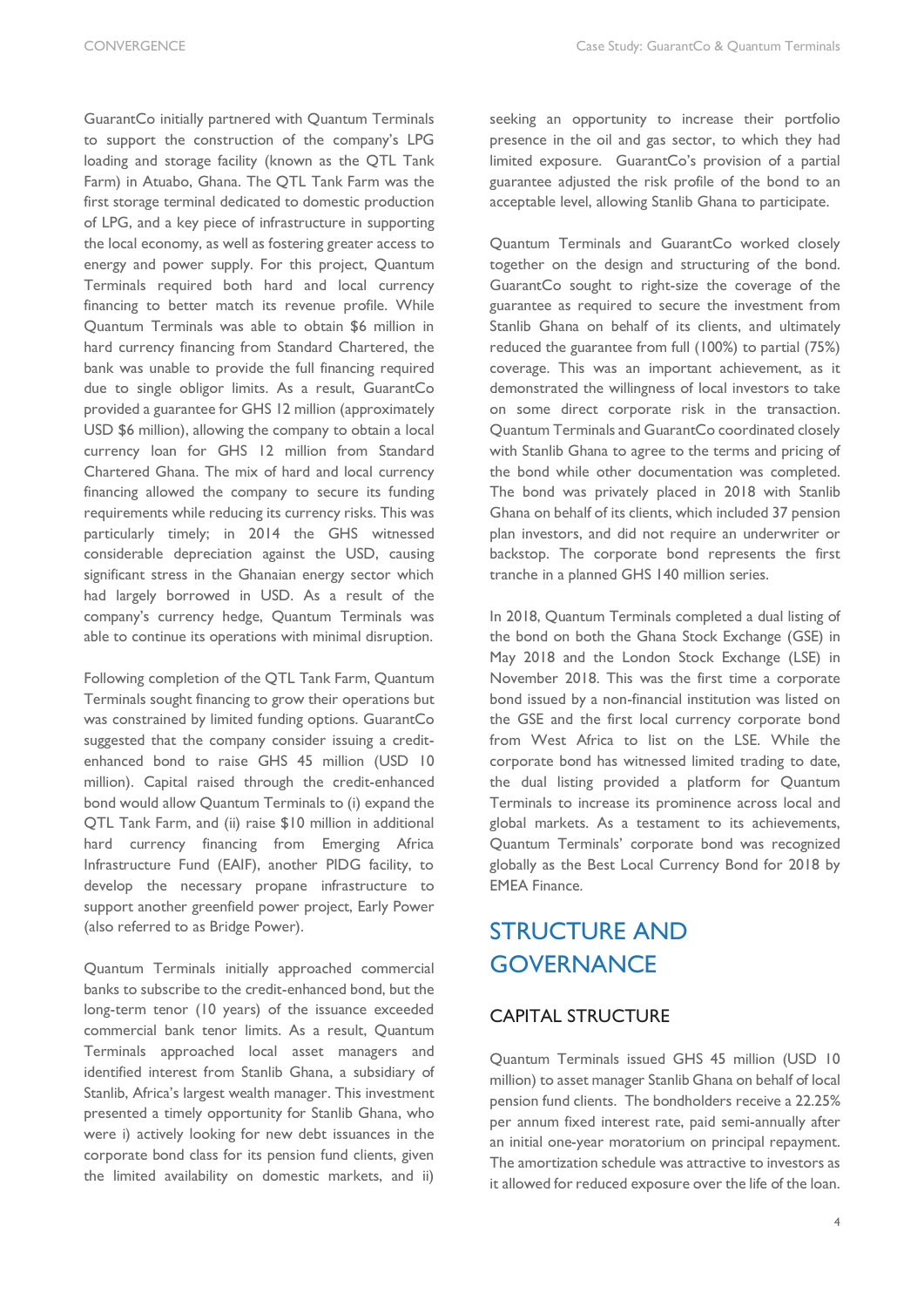The notes are scheduled to amortise over a 10-year tenor, culminating in March 2028. All notes in this first issuance rank pari passu. GuarantCo provided a partial guarantee (75%), priced at ~3.5% per annum, which covered debt servicing amounts owed by Quantum Terminals to the bond investors. The issuance was also secured for the bond investors by a second ranking mortgage on the site for the QTL Tank Farm (QTL Anokyi Land) and a second ranking charge over the issuer's on-site plant and machinery. In addition, a Debt Service Reserve Account (DSRA) and a Debt Service Accruals Account (DSAA) was established with Guarantee Trust Bank Ghana Limited (GT Bank) and Stanbic Bank Ghana Limited, respectively, to further mitigate payment risk for bondholders.

#### LEGAL STRUCTURE AND GOVERNANCE

The Issuer, Quantum Terminals Plc, was incorporated in Ghana as a private company limited in March 2011, and subsequently converted to a public limited liability company in October 2016, prior to the bond's listing on the GSE. Quantum Terminals is wholly owned by The Quantum Group Limited (TQTG). Through its subsidiaries, the Group supports three main activities: (i) the trading and distribution of petroleum products, (ii) terminals and infrastructure for petroleum products, and (iii) power generation. Quantum Terminals' Board of Directors has four members and two committees: the Audit Committee and the Renumeration Committee. The sound corporate governance structure of the company was highlighted as a motivating factor by the bond's investors.

GuarantCo was advised by the international legal firm Gowlings WLG on the dual listing of the bond on the GSE and LSE. The firm worked to ensure consistency between the English law guarantee and recourse documentation and the local corporate bond documentation (focused on project finance mechanics and protections). Gowlings WLG also supported Quantum Terminals with existing business operations and its equity rights under the Early Power project. This was a key consideration given that the proceeds of the bond were being used in tandem to support the Early Power project.

## **OPERATIONS**

#### ACTIVITY TO DATE

Since Quantum Terminals began operations in 2011, it has played a key role in supporting the development of the LPG sector in Ghana. The lion's share of the proceeds from the bond issuance were used to expand the storage and distribution capacity of the QTL Tank Farm, construct an improved truck park facility, and improve the loading efficiency of the facility. The Tank Farm currently has a 750Mt LPG storage capacity and can load up to 1500Mt per day. In 2015, the QTL Tank Farm constituted over a third (32%) of LPG sold in the country. A further portion of the proceeds have been earmarked as working capital.

Beyond those directly financed activities, the creditenhanced bond also supported the refinancing of debt from Standard Chartered UK (\$6 million) and Standard Chartered Ghana (GHS 12 million) for the initial construction of the QTL Tank Farm. This refinancing enabled Quantum Terminals to raise the necessary \$10 million in capital to invest in the development of infrastructure terminals for the Early Power project. Early Power is a 200MW LPG-fuelled combined cycle power plant, which will supply electricity to the Electricity Corporation of Ghana under a 20-year power purchase agreement. The project, which is set to be the largest LPG-fired plant in the world, will play a significant role in helping the country meet its power requirements as well as reduce the country's reliance on more expensive, less efficient fuels, such as crude oil and diesel. It is anticipated that the plant will begin delivering electricity to the Ghana power grid in early 2020.

#### IMPACT TO DATE

Quantum Terminals supports the storage, transportation, and use of LPG in Ghana. At present, Ghana suffers from a severe lack of adequate energy infrastructure, strained by increasing population growth and high urbanization rates. Access to modern energy services is key to fulfilling basic social needs and fueling human development, with positive effects on productivity, health, education, safe water, and communication services. While Ghana maintains a high electrification rate [\(84%](https://www.eia.gov/beta/international/analysis.php?iso=GHA) of the population has access to electricity) there are large disparities in access to electricity between urban areas (95%) and rural areas (71%). As a result, rural areas rely primarily on biomass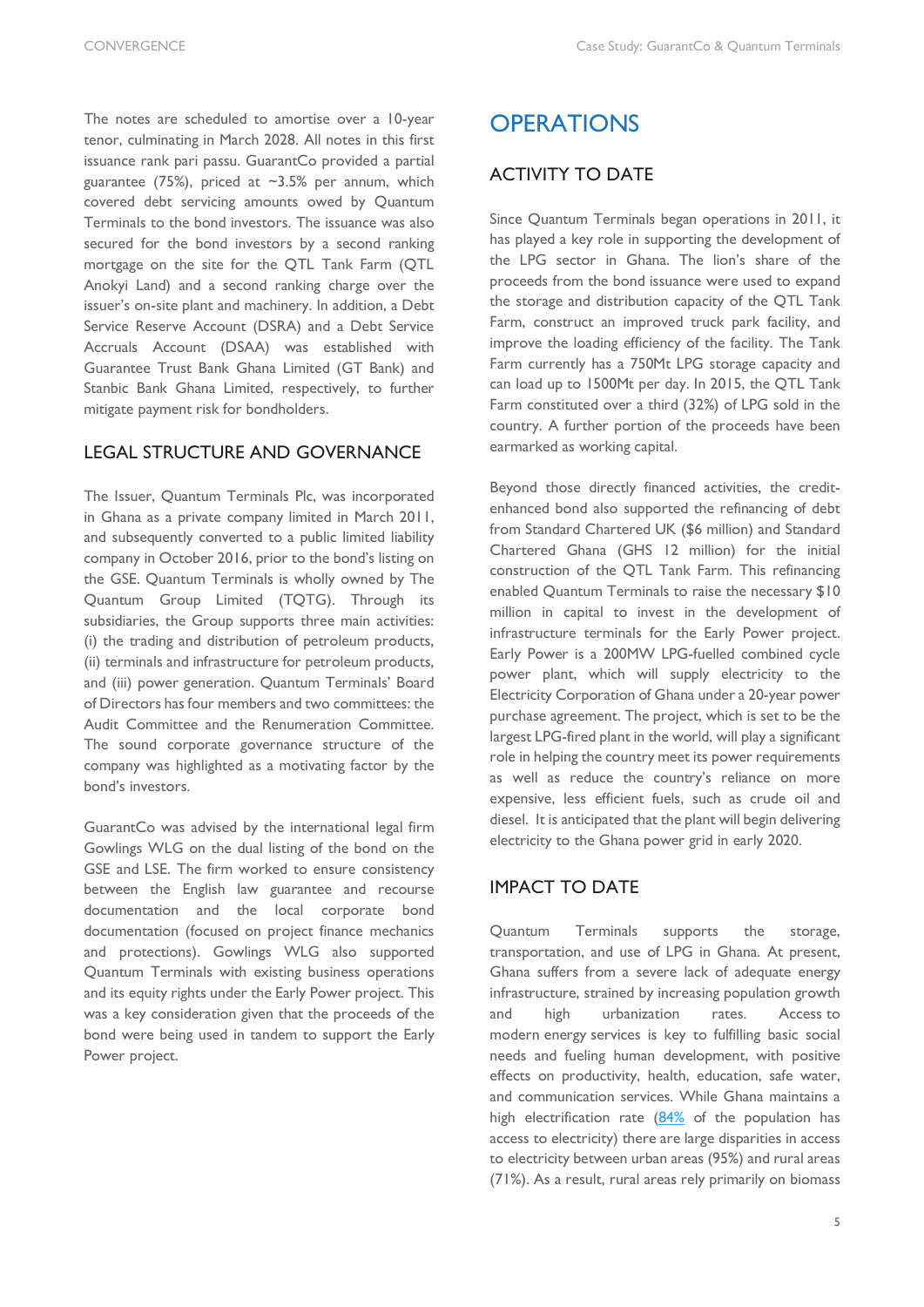fuels (e.g., firewood) for domestic uses, such as household cooking, leading to a variety of adverse environmental, social, and health effects including mass deforestation, higher levels of GHG emissions, and high rates of household air pollution.

In response to these challenges, Ghana has been actively scaling up its use of LPG as part of its Sustainable Energy for All (SE4All) action plan. First launched in 2012, SE4All plans to expand LPG access to 50% of Ghana's population by 2020. LPG is considered to be a favourable alternative to other fossil fuel and biomass sources. As a low-carbon, low-polluting fossil fuel, LPG has a 50% lower carbon footprint compared to coal, which continues to be a dominant, and growing, source of power across the African continent. In Ghana, the uptake of LPG will provide more reliable power generation for the country and reduce its dependence on declining hydropower as well as emergency diesel. In addition, the increased use of LPG will slow the loss of forest land and reduce household air pollution arising from household cooking. This is particularly significant for rural areas, where [90%](https://www.sciencedirect.com/science/article/pii/S097308261830262X) of households rely on firewood or charcoal for cooking. Moreover, adverse health effects disproportionately affect women and children who spend more time in the house.



*Figure 3: Percentage of population using LPG for cooking in Ghana over time (Source: Ghana Statistical Service)*

Ghana's efforts to transition from inefficient fuels, such as coal, to cleaner alternatives, such as LPG, is a process known as "fuel-switching" and has been supported by MDBs, DFIs, and impact investors, as a means to achieve rapid emissions reductions. Still, as fossil fuel projects, LPG ventures receive less support than zero-emissions renewable energy sources. In particular, publicly-funded climate-focused facilities like the Green Climate Fund and Global Environment Facility have supported only a limited number of LPG projects to date, even though

these projects are not excluded from their funding criteria.

### FOLLOW-ON STRUCTURE

The credit-enhanced bond represents the first in a planned GHS 140 million (approximately USD \$25.8 million) series to support Quantum Terminals' growing business activities. GuarantCo intends to provide a guarantee for future tranches and may provide less coverage than on the first issue depending on investor appetite. In keeping with GuarantCo's mission to increase global access to local currency bonds, the second tranche will also be listed dually on the GSE and LSE. This will serve a demonstration effect for future local currency bond listings and increase Quantum Terminals' recognition on global markets.

### KEY INSIGHTS

Quantum Terminals provides several useful insights for others looking to issue or invest in local currency bonds, particularly in the infrastructure sector:

- Corporate bonds are a viable path for local companies looking to raise additional financing from new investors: Initially, Quantum Terminals sought debt financing from commercial banks, which remain the primary source of private capital for infrastructure projects in Sub-Saharan Africa. However, the company was unable to secure additional capital due to its long-term debt requirements and funding restrictions faced by banks. As an alternative, Quantum Terminals pursued a 10-year corporate bond that was enhanced by a partial guarantee from GuarantCo. The partial guarantee adjusted the risk-return ratio of the bond, helping the company raise capital from a new investor set – local institutional investors. With the Quantum Terminals transaction as an example, corporate bonds provide a potential vehicle for local companies to tap into new, additional, types of investors. Moreover, the longterm tenor of corporate bonds makes them especially well-aligned to the financing needs of the infrastructure sector. Corporate bonds should be considered by local project developers as an alternative fundraising option.
- Guarantees can help reduce local currency risks for projects, crowd in private sector investors and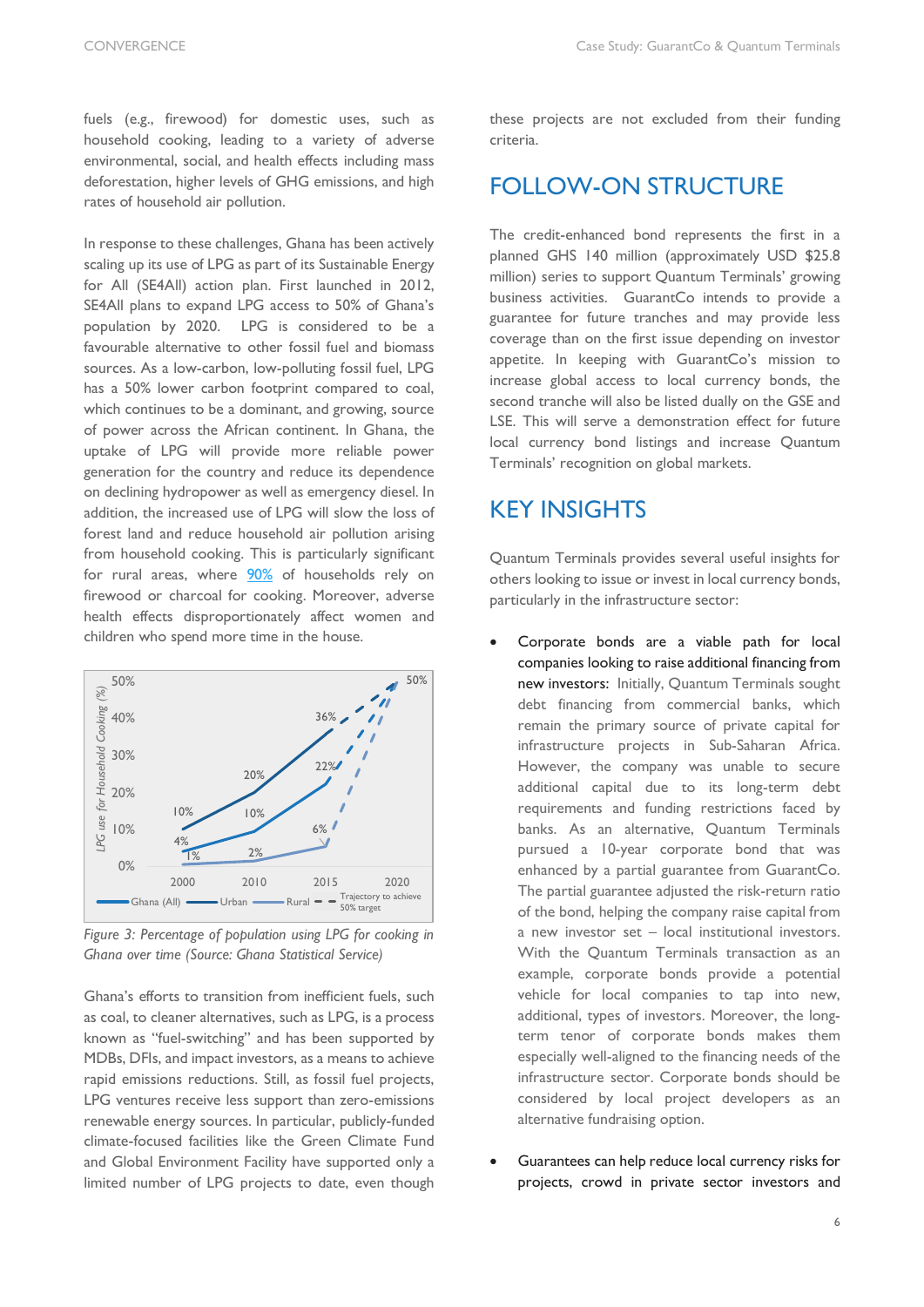develop local capital markets: In the case of Quantum Terminals, GuarantCo provided a partial guarantee for the company's initial LPG tank project in 2013, which allowed Quantum Terminals to obtain a local currency loan from Standard Chartered Ghana to supplement its hard currency debt. More recently, GuarantCo provided a partial guarantee (75%) to support Quantum Terminals' corporate bond, enabling the company to raise local currency from domestic institutional investors. Guarantees can therefore play an important role in supporting the growth of capital markets – by absorbing part or all of the common credit risks that domestic capital providers may not have the appetite for, guarantees help to displace the need for hard currency funding for infrastructure projects. While still limited in scale, Quantum Terminals' success in mobilizing local currency financing demonstrates how guarantees can help developing countries reduce their hard currency debt burdens, particularly in the infrastructure sector.

- Specialized blending facilities like GuarantCo allow traditional development financiers to achieve greater and more efficient market reach: As a specialized vehicle, GuarantCo provides an entity for its shareholders (i.e., donor governments) to more efficiently deploy capital. Traditional development financiers including development agencies, development finance institutions (DFIs), and multilateral development banks (MDBs) often prefer larger ticket sizes, which creates a financing gap for companies like Quantum Terminals seeking to raise relatively small amounts of capital (e.g., <\$10 million). Moreover, transactions denominated in local currency, such as Quantum Terminals' corporate bond, often exceed the acceptable risk level for traditional development financiers. As a specialized and fit-for-purpose vehicle, GuarantCo is equally equipped to support smaller transactions as well as larger, more complex transactions, thereby having the flexibility to fill critical gaps in the market. GuarantCo has demonstrated its ability to consistently leverage its capital commitments, acting as an efficient and more effective conduit for reaching high-impact projects in the infrastructure sector.
- Building international appetite for local currency markets in Africa will take time and repetition: Despite the potential for local corporate bonds in

Africa, there has been little appetite for these instruments from international investors. One challenge is that few corporate bonds from Sub-Saharan Africa have fulfilled the stringent requirements to be listed on the LSE. It is therefore a landmark achievement for Quantum Terminals to be listed on this exchange and sets an important precedent for corporates in Africa looking to raise local currency financing from global investors. While building interest from global investors will take time (there has been little public trading of the bond to-date), dual listings provide an important avenue to access new sources of financing, while building credibility in the market.